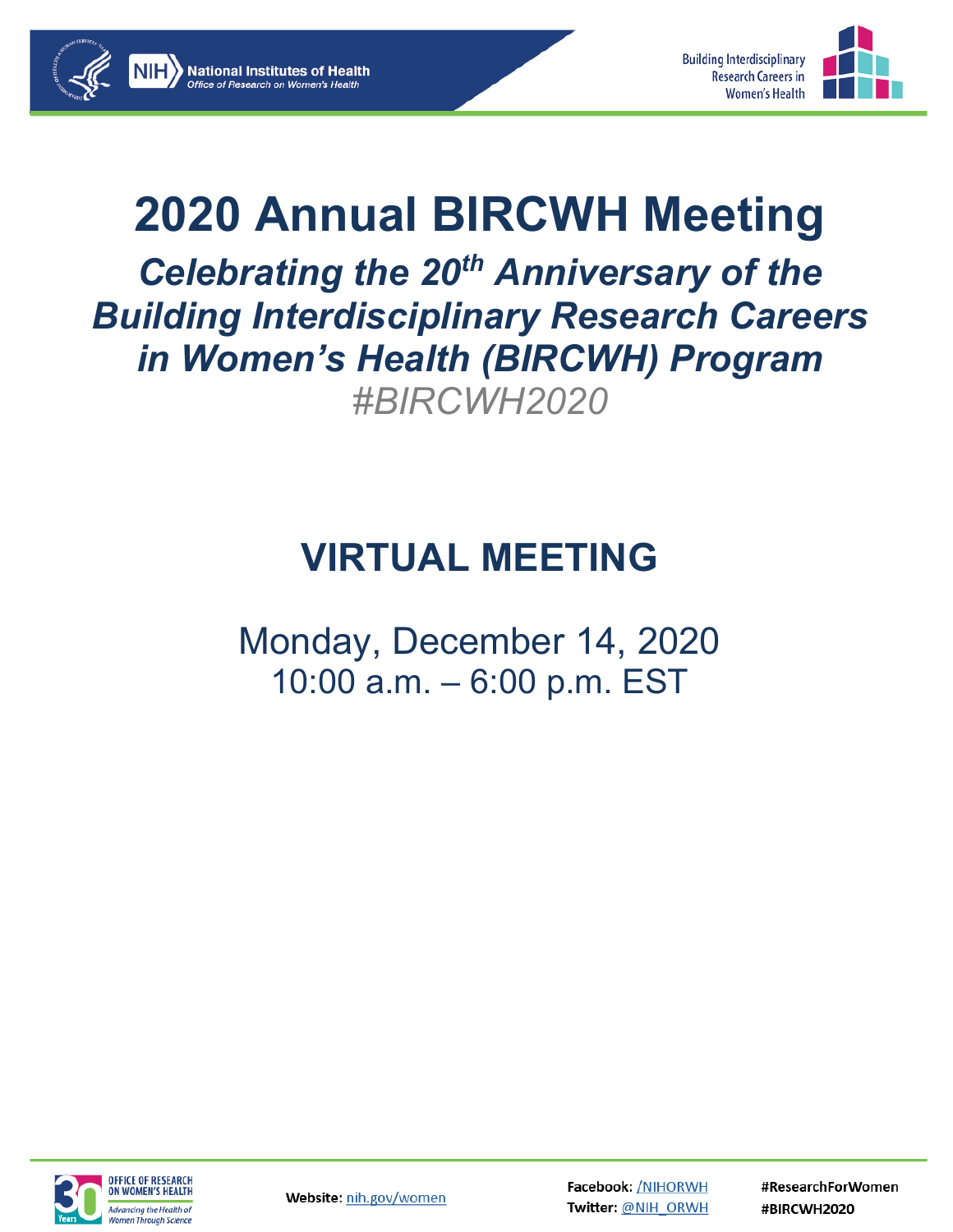



**NIH** National Institutes of Health

Office of Research on Women's Health

#ResearchForWomen #BIRCWH2020

**Building Interdisciplinary** 

**Research Careers in** 

**Women's Health**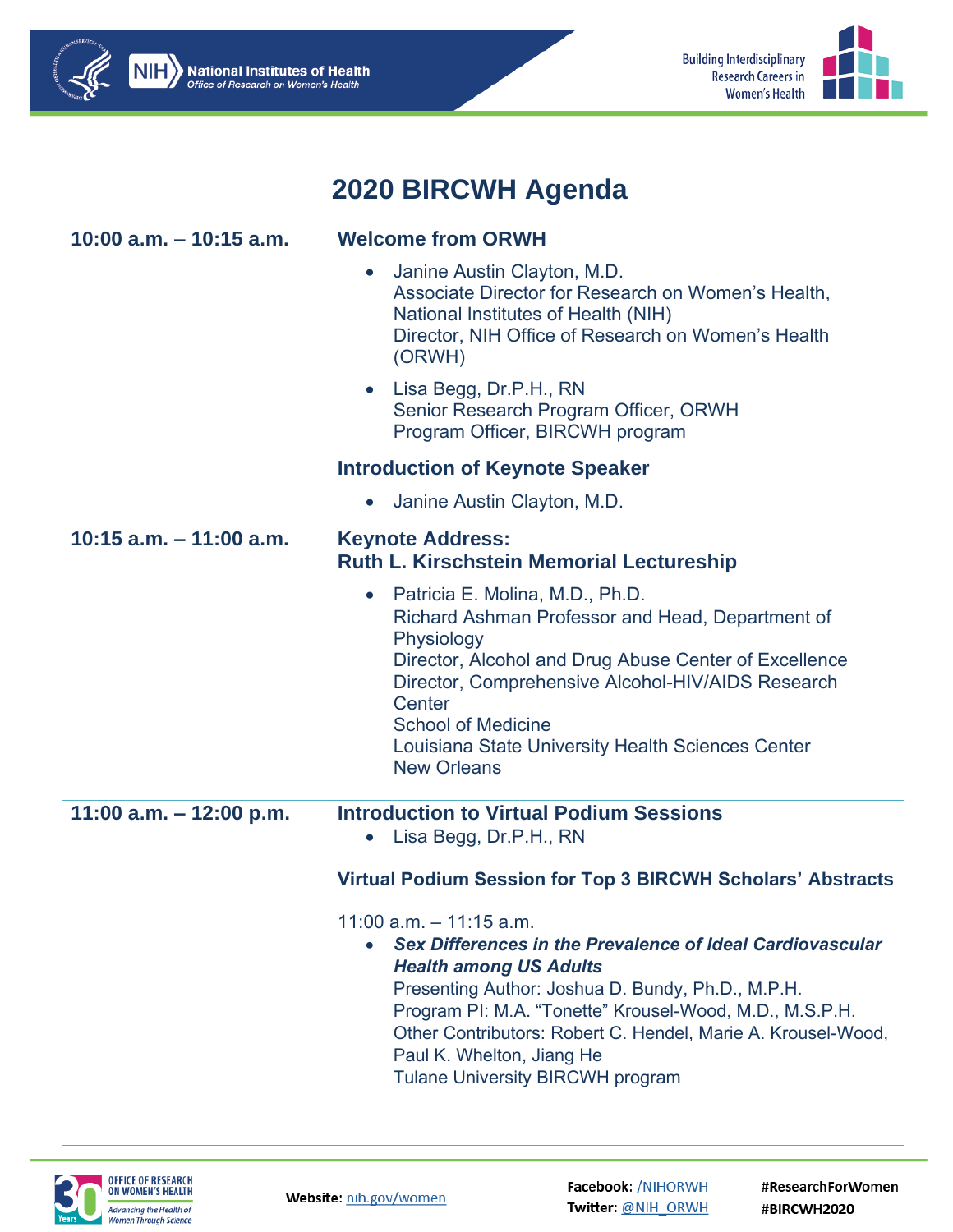



|                          | $11:15$ a.m. $-11:30$ a.m.<br><b>Oxytocin Administration in Low-risk Labor and Birth:</b><br><b>Duration of Infusion and Likelihood of Postpartum</b><br><b>Hemorrhage</b><br>Presenting Author: Elise N. Erickson, Ph.D., CNM<br>Program PI: Jeanne-Marie Guise, M.D., M.P.H.<br><b>Other Contributor: Nicole S. Carlson</b><br>Oregon Health & Science University BIRCWH program                                                                                                          |
|--------------------------|---------------------------------------------------------------------------------------------------------------------------------------------------------------------------------------------------------------------------------------------------------------------------------------------------------------------------------------------------------------------------------------------------------------------------------------------------------------------------------------------|
|                          | $11:30$ a.m. $-11:45$ a.m.<br>• Recurrent Episodic Cortical Spreading Depressions<br><b>Produce Trigeminal Mechanical Allodynia and Anxiety-</b><br><b>related Behaviors</b><br>Presenting Author: Andrea Harriott, M.D., Ph.D.<br>Program PI: Jill M. Goldstein, Ph.D.<br>Other Contributors: David Y. Chung, Aylin Uner, Andreia<br>Morais, Tsubasa Takizawa, Tao Qin, Cenk Ayata<br>Brigham and Women's Hospital/Massachusetts General<br>Hospital/Harvard Medical School BIRCWH program |
|                          | 11:45 a.m. - 12:00 p.m. Virtual Q&A for the 3 Scholars                                                                                                                                                                                                                                                                                                                                                                                                                                      |
| 12:15 p.m. $-$ 1:00 p.m. | <b>Introduction of Legacy of Leadership Lecture</b><br>Xenia Tigno, Ph.D., M.S. (Epi)<br><b>Associate Director for Careers, ORWH</b>                                                                                                                                                                                                                                                                                                                                                        |
|                          | 20th Anniversary BIRCWH Legacy of Leadership Lecture<br>• Claire E. Sterk, Ph.D.<br><b>President Emerita</b><br><b>Charles Howard Candler Professor of Public Health</b><br><b>Emory University</b>                                                                                                                                                                                                                                                                                         |
|                          |                                                                                                                                                                                                                                                                                                                                                                                                                                                                                             |
|                          | <b>Closing Plenary Comments</b>                                                                                                                                                                                                                                                                                                                                                                                                                                                             |
| 1:00 p.m. $-1:30$ p.m.   | <b>Lunch Break</b>                                                                                                                                                                                                                                                                                                                                                                                                                                                                          |
| 1:30 p.m. $-5:00$ p.m.   | <b>Virtual BIRCWH Poster Sessions</b>                                                                                                                                                                                                                                                                                                                                                                                                                                                       |
| 5:00 p.m.                | <b>Formal Meeting Adjourned</b>                                                                                                                                                                                                                                                                                                                                                                                                                                                             |
| $5:00$ p.m. $-6:00$ p.m. | <b>Informal Virtual Networking Session</b>                                                                                                                                                                                                                                                                                                                                                                                                                                                  |



Website: nih.gov/women

Facebook: /NIHORWH Twitter: @NIH\_ORWH #ResearchForWomen #BIRCWH2020